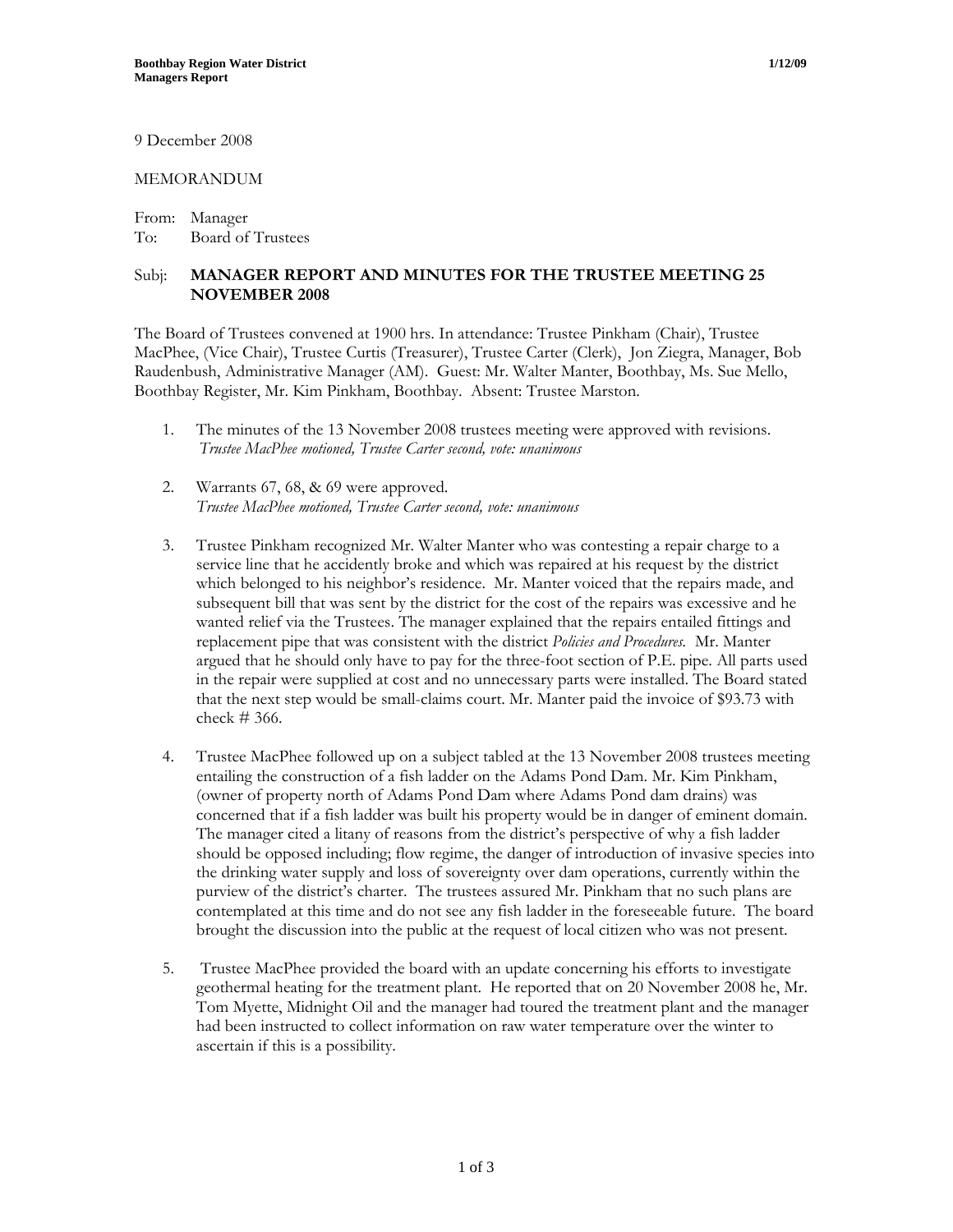- 6. The manager reported on the Sea Street project explaining that he thought the project looked very good. However, on 20 November 2008, the third construction meeting was held in which the district's paving budget was found to be significantly over. The manger informed the board that only \$12,000 remains in the SRF account with the final paving 1" overlay necessary next spring. The manger reported he had asked the drinking water program the possibility of wrapping up more money for the project in the 1.36% loan and was awaiting a response. The manager informed the board that he was actively trying to set up a meeting with Mr. Andy Begin, drinking water program engineer for next week to discuss.
- 7. The AM reported the 2008 budget was on-target and the numbers were coming in around expected.
- 8. The manager reported the AM, chief treatment plant operator, distribution foreman and he had begun the Boothbay Region Water District 2009 budget. The target for the rough draft completion was 17 December with dissemination to the trustees by hand-delivery or e-mail so that it would be an agenda item for the 23 December trustees meeting. The manger explained one of the goals for the 2009 budget would be to begin building the reserve account from the current \$750,000.00 to \$1,000,000.00.
- 9. The manger reported he is working on the first annual report for district operations at Knickerbocker Lake as required by the natural resources protection act (NRPA) permit the district holds for water withdrawal due at the Maine Department of Environmental Protection (MDEP) on 31 December 2008. The manager reported he had to wait until November ended, thus receiving the year-end data, to compile the report. The manager expected the report to be completed by 19 December 2008. The manger informed the board that two copies would be sent to the Knickerbocker Lake Association, one to the town of Boothbay, one to the Boothbay Register and one to the DEP.
- 10. The manager reported the ammonium sulfate conversion was moving along. He had received the preliminary drawings from Wright-Pierce and had made revisions. The final drawings and report were to be completed by the first week in December. The manager was targeting a 12 December 2008 submission to the DEP.
- 11. The manger reported that on 21 November 2008 the district experienced a catastrophic failure of the air scour system for the Adams Pond Intake Screen. The failure occurred in the raw water pump station. A report of the incident prepared by Wright-Pierce, who designed the system, was provided to the trustees and Boothbay Register. The manager reported the chief treatment plant operator was in the building at the time and only by the grace of god escaped any injury. The system has been shutdown and is not necessary for winter operations. Wright-Pierce was brought in to complete an engineering evaluation and investigation as to the cause of the incident. The manger stated that the failure appeared to coincide with modifications made during the Knickerbocker Lake Intake project. All other compressors were immediately inspected and no structural changes or defects were found.
- 12. The manager reported distribution was going into winter mode which meant that meter change-outs had begun, leak detection was ongoing and there was great emphasis on hydrant maintenance and preparation for cold weather.
- 13. The manager provided the board with an application made to the state by Linekin Bay Resorts for the Lobster Cove channel crossing for the proposed water main.
- 14. The manager reported that work on the master plan was ongoing.